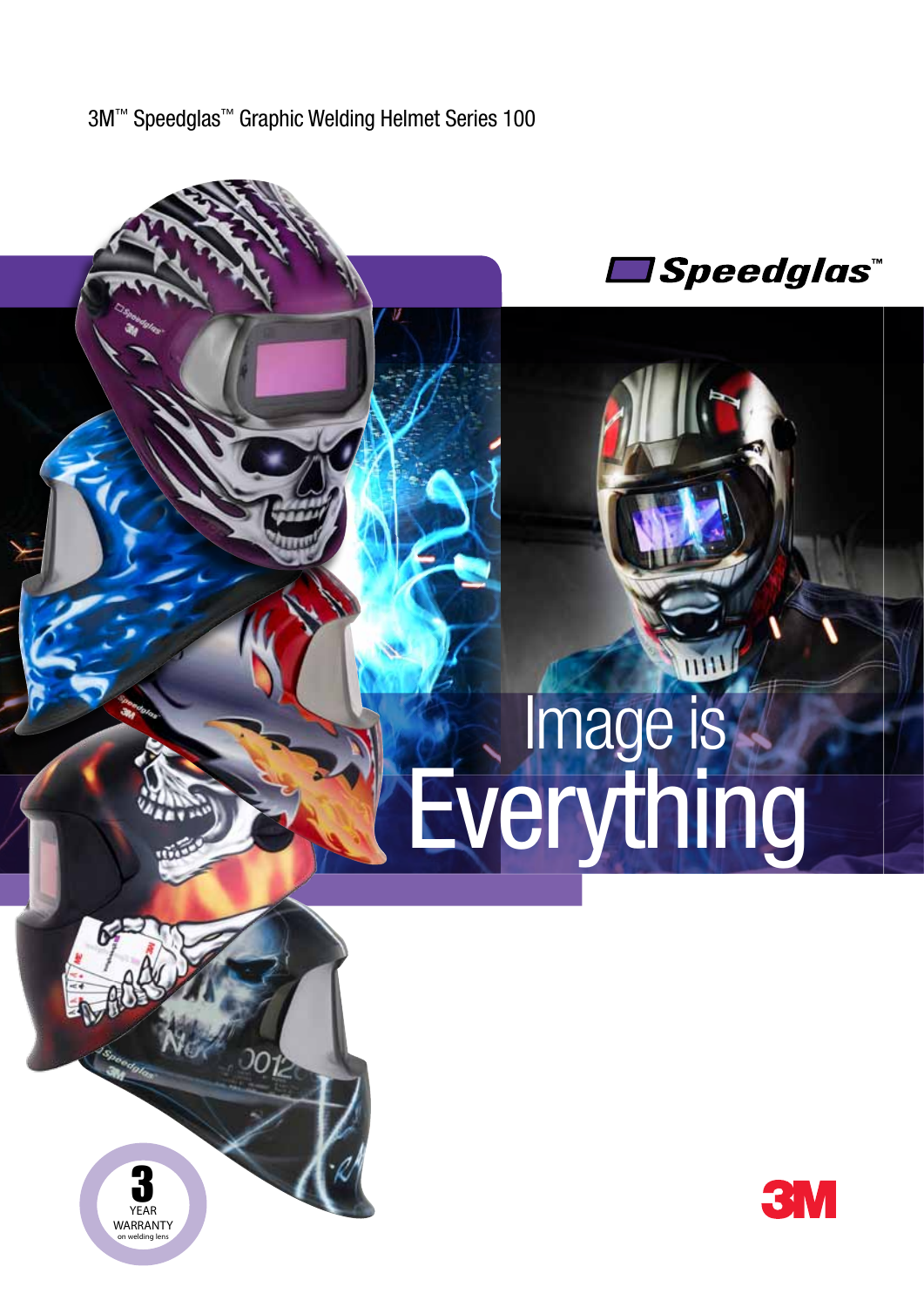3M™ Speedglas™ Welding Helmet Series 100

# Upgraded Features

Speedglas welding helmet series 100 is equipped with industry leading features to bring you premium performance at a highly affordable price.

Appropriate for most arc welding processes, including Stick, MIG and TIG welding.

Compliant with Australian & New Zealand Standard AS/NZS1337 for high impact.

Dark shade can be increased to 13 or 14 using upgrade plates.

Quality Speedglas graphics.

Made in Sweden



New Upgrades

### **NEW**

Now with advanced TST (TIG Sensor Technology).

#### NEW

Shade 3 sensitivity setting for grinding.

### **NEW**

Improved head harness with smooth ratchet mechanism for precise tightening and comfort.

#### NEW

Built-in holder for magnifying lenses. Attaching the lens is easier and the fit is more accurate.

### **NEW**

New delay function allows you to set the dark-to-light opening time.



The new Speedglas welding helmet series 100 head harness provides comfort and adaptability. Featuring a smooth ratchet mechanism and mutiple adjustment points, the head harness provides a customised fit.



## New Ratchet Head Harness **Powerful New Welding Lens**

Speedglas welding lens 100V is equipped with five adjustable dark shades: 8-12, a light shade of 3, three sensitivity settings, two delay settings and a new grind mode. Versatility at your fingertips.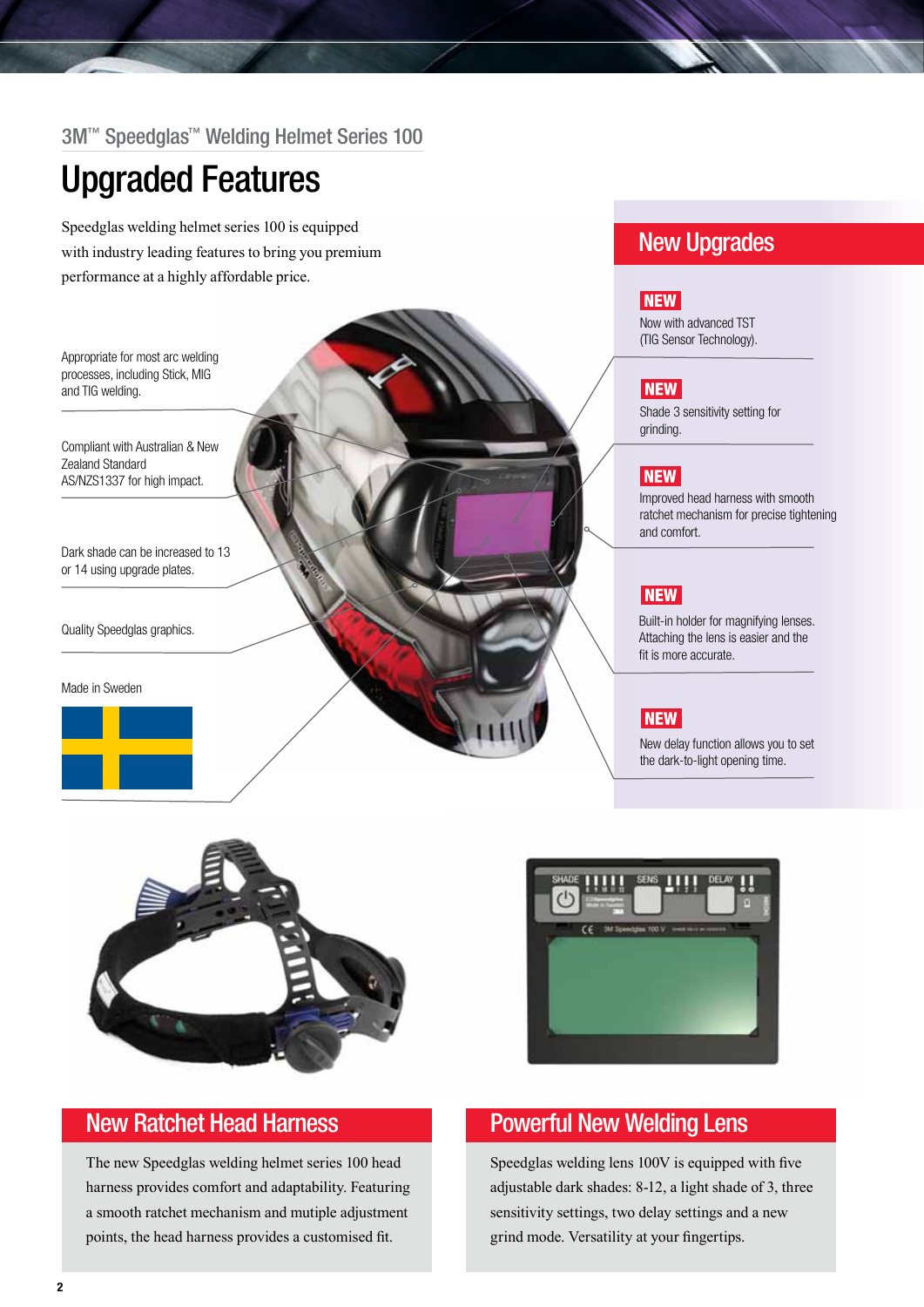# 3M™ Speedglas™ Welding Helmet Series 100

4g

# Graphic Series

Speedglas welding helmet series 100 delivers legendary Speedglas optical clarity and protection with distinctive graphic designs. Make an impact - choose from the graphics below.

**NEW** Limited Edition Speedglas 100 NZ 759409

Be quick and secure your limited edition Speedglas Welding Helmet 100 NZ Graphic.





# New Three Year Warranty

Speedglas auto-darkening lens manufacturing processes are supported by rigorous quality assurance systems. As a consequence, Speedglas auto-darkening welding lenses are now backed by a 3 year warranty\*.

| <b>Technical Specification</b>                               | 3M <sup>™</sup> Speedglas <sup>™</sup><br><b>Welding Lens 100V</b> |
|--------------------------------------------------------------|--------------------------------------------------------------------|
| <b>Approvals</b><br>Eye protection<br><b>Face protection</b> | Conforms to<br>AS/NZS1338.1<br>AS/NZS1337                          |
| <b>Rated for</b>                                             | Stick, MIG, $TIG > 10$ amps and<br>grinding                        |
| Switching time,<br>light-dark                                | $0.1 \text{ ms} \textcircled{2} 23^{\circ} \text{C}$               |
| Switching time,<br>dark-light                                | $40 - 250$ ms                                                      |
| UV / IR protection                                           | Shade 12 (permanent)                                               |
| <b>Viewing area</b>                                          | 44 x 93 mm                                                         |
| Light state                                                  | Shade 3                                                            |
| Dark state                                                   | Shade 8-12 (variable)                                              |
| <b>Battery lifetime</b>                                      | 1500 hours                                                         |